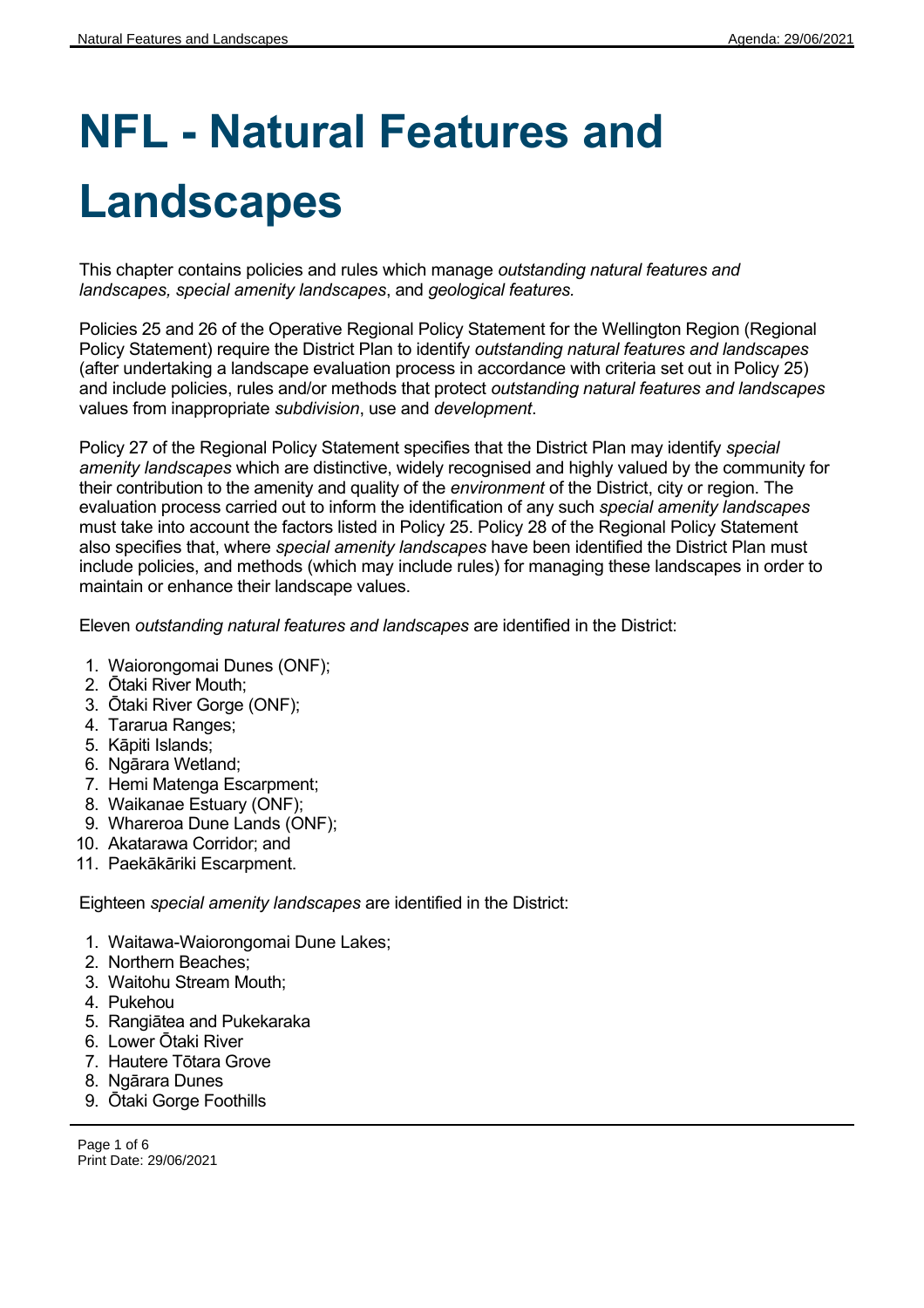- 10. Mangaone Foothills
- 11. Te Hapua Sea Cliff
- 12. Te Hapua Dunes
- 13. Lower Waikanae River
- 14. Reikorangi Village
- 15. Tararua / Akatawara Ranges
- 16. Otaihanga Foothills Nīkau Escarpment
- 17. Mataīhuka (Raumati) Escarpment; and
- 18. Southern Beaches.

## **Strategic Context**

The primary Objectives that this chapter implements are:

- DO-O1 Tāngata Whenua;
- DO-O3 Development Management;
- DO-O4 Coastal Environment;
- DO-O9 Landscapes, Features and Landforms; and
- DO-O11 Character and Amenity Values.

### **DO-O1** Tāngata Whenua

To work in partnership with the *tangata whenua* of the District in order to maintain *kaitiakitanga* of the District's resources and ensure that decisions affecting the natural *environment* in the District are made in accordance with the principles of Te Tiriti o Waitangi (Treaty of Waitangi).

#### **DO-O3** Development Management

To maintain a consolidated urban form within existing urban areas and a limited number of identified growth areas which can be efficiently serviced and integrated with existing townships, delivering:

- 1. urban areas which maximise the efficient end use of energy and integration with infrastructure;
- 2. a variety of living and working areas in a manner which reinforces the function and vitality of centres;
- 3. resilient communities where development does not result in an increase in risk to life or severity of damage to property from natural hazard events;
- 4. higher residential densities in locations that are close to centres and public open spaces, with good access to public transport;
- 5. management of development in areas of special character or amenity so as to maintain, and where practicable, enhance those special values;
- 6. sustainable natural processes including freshwater systems, areas characterised by the productive potential of the land, ecological integrity, identified landscapes and features, and other places of significant natural amenity;
- 7. an adequate supply of housing and areas for business/employment to meet the needs of the District's anticipated population which is provided at a rate and in a manner that can be sustained within the finite carrying capacity of the District; and
- 8. management of the location and effects of potentially incompatible land uses including any interface between such uses.

#### **DO-O4** Coastal Environment

To have a coastal environment where: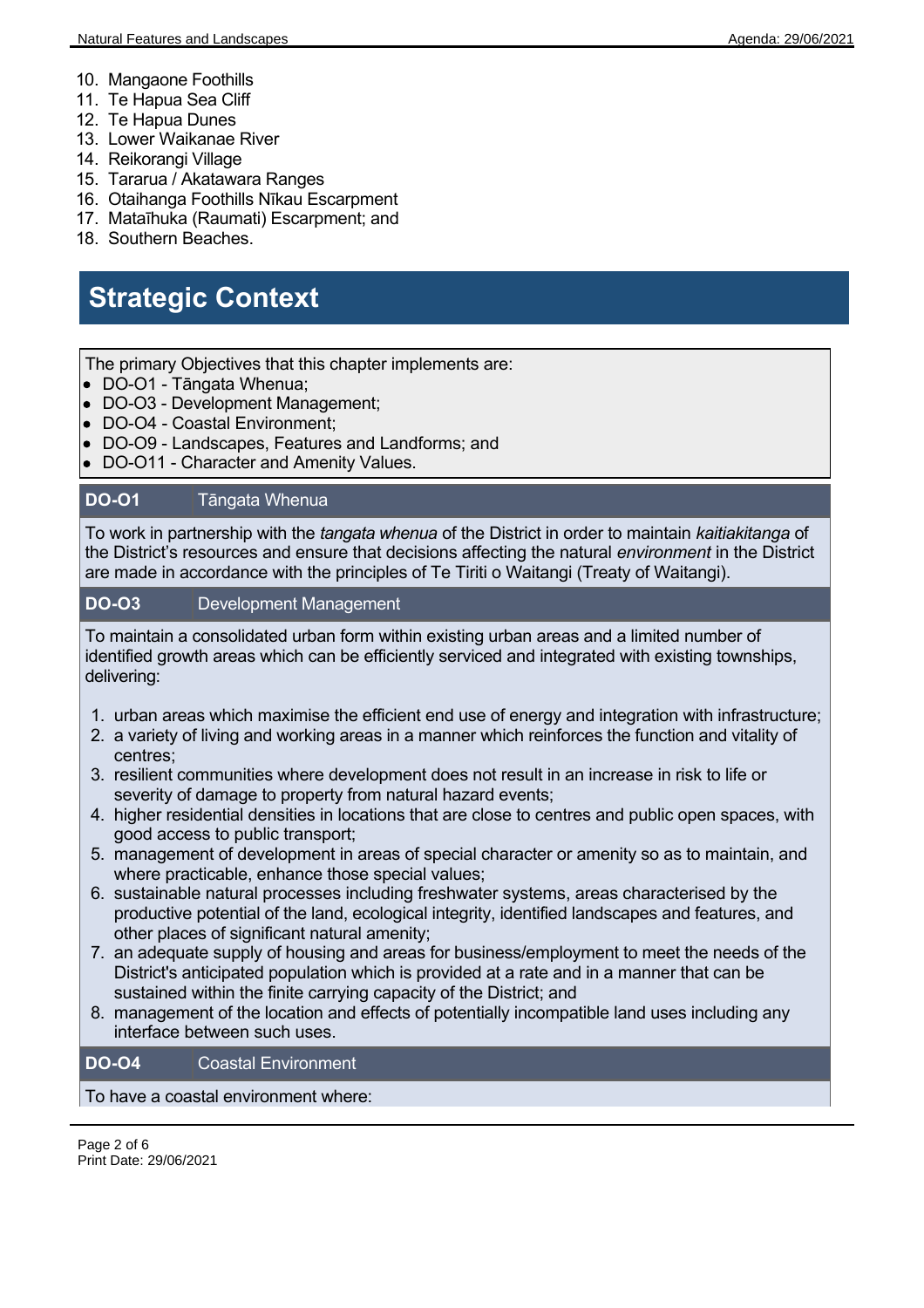$\blacksquare$ 

- 1. areas of outstanding natural character and high natural character, outstanding natural features and landscapes, areas of significant indigenous vegetation and significant habitats of indigenous fauna are identified and protected;
- 2. areas of outstanding natural character and high natural character are restored where degraded;
- 3. the effects of inappropriate subdivision, use and development are avoided, remedied, or mitigated:
- 4. public access to and along the coast to facilitate active and passive recreational use is maintained and enhanced while managing inappropriate vehicle access; and
- 5. Inappropriate development does not result in further loss of coastal dunes in the area mapped as the coastal environment.

#### **DO-O9** Landscapes, Features and Landforms

To protect the District's identified *outstanding natural features and landscapes* from inappropriate *subdivision*, use and *development*; and

- 1. maintain or enhance the landscape values of *special amenity landscapes* and identified significant landforms; and
- 2. avoid, remedy or mitigate adverse *effects* of *earthworks* on natural features and landforms.

#### **DO-O11** Character and Amenity Values

To maintain and enhance the unique character and amenity values of the District's distinct communities so that residents and visitors enjoy:

- 1. relaxed, unique and distinct village identities and predominantly low-density residential areas characterised by the presence of mature vegetation, a variety of built forms, the retention of landforms and unique community identities;
- 2. vibrant, lively *town centres* supported by higher density residential and mixed use areas;
- 3. neighbourhood *centres*, village communities and employment areas characterised by high levels of amenity, accessibility and convenience;
- 4. productive rural areas, characterised by openness, natural landforms, areas and corridors of *indigenous vegetation*, and *primary production activities*; and
- 5. well managed interfaces between different types of land use areas (e.g. between living, working and rural areas and between potentially conflicting land uses, so as to minimise adverse *effect*s.

The rules in this chapter apply to all land and activities in all *zones* unless otherwise specified. Provisions in other chapters of the Plan may also be relevant.

For policies and rules relating to areas of *high* and *outstanding natural character*, see the Coastal Environment chapter

See ENGY-R15 for wind turbines over 13 metres in *height* within *outstanding natural features and landscapes.*

## **Policies**

Page 3 of 6 Print Date: 29/06/2021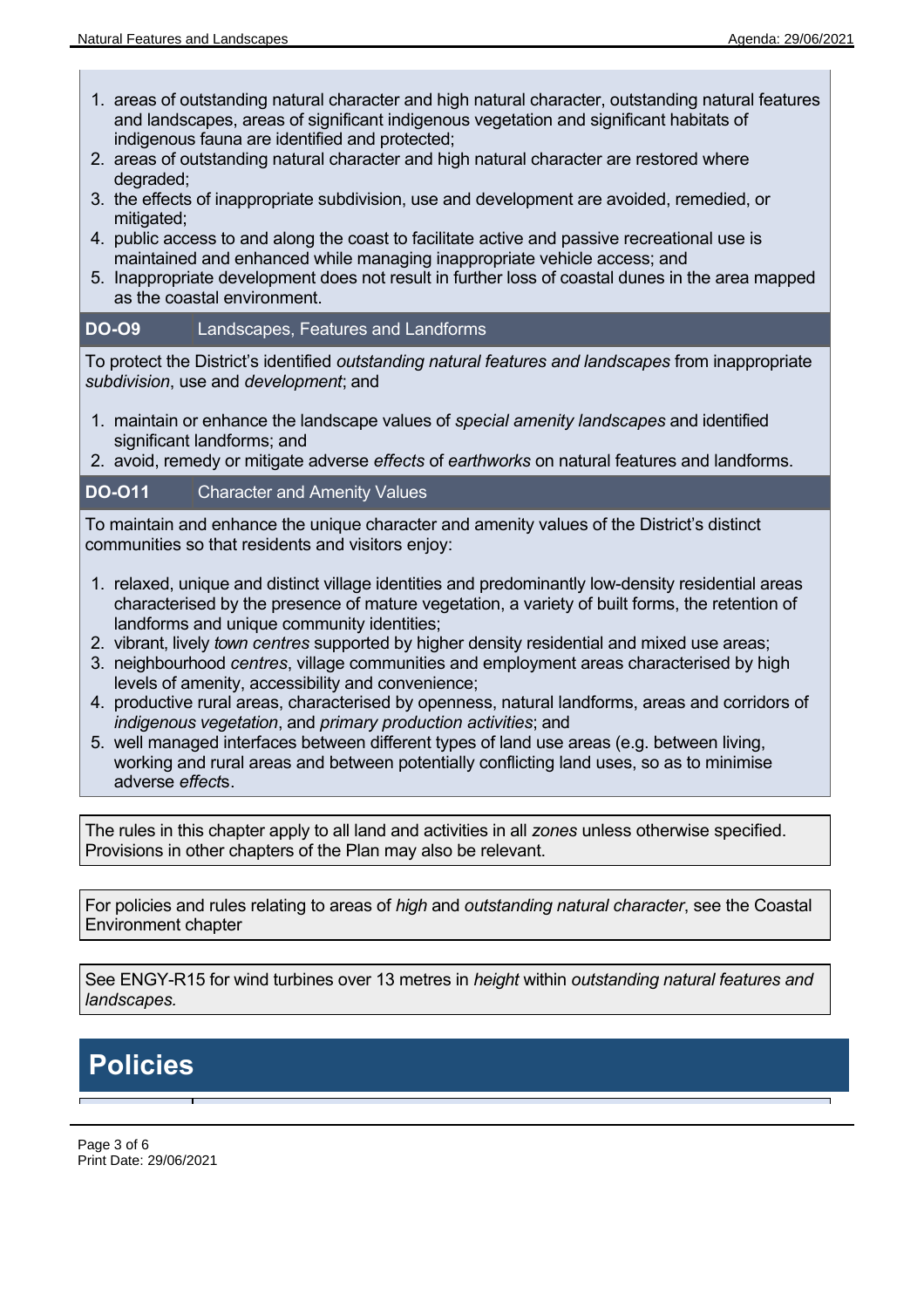#### **NFL-P1** Protecting Outstanding Natural Features and Landscapes

*Outstanding natural features and landscapes* will be protected from inappropriate *subdivision*, use and *development* which has the potential to adversely affect and erode the values of features and landscapes identified in Natural Environment Schedule 4 of this Plan.

**NFL-P2** | Special Amenity Landscapes

*Subdivision*, use and *development* in *special amenity landscapes* will be located, designed and of scale and character that maintains or enhances the values of the landscape areas identified in Schedule 5 of this Plan and taking into account existing *land* uses including *primary production*.

**Note:** There are no rules relating specifically to *special amenity landscapes.* However, where *discretionary* or *non-complying activity resource consents* are required under rules of other Chapters of this Plan, and where the activities are located within *special amenity landscapes*, the proposed activities will be assessed in terms of their consistency with NFL-P2.

## **Rules**

| NFL-R1                                                                           | Any activity which is not otherwise specified as a Permitted, Controlled, Restricted<br>Discretionary, Discretionary, or Non-complying activity in this chapter.                                                                                                                                                                                                                                                                                                                                                                                                                                                                                                                                                    |  |
|----------------------------------------------------------------------------------|---------------------------------------------------------------------------------------------------------------------------------------------------------------------------------------------------------------------------------------------------------------------------------------------------------------------------------------------------------------------------------------------------------------------------------------------------------------------------------------------------------------------------------------------------------------------------------------------------------------------------------------------------------------------------------------------------------------------|--|
| <b>Permitted</b><br><b>Activity</b>                                              | <b>Standards</b>                                                                                                                                                                                                                                                                                                                                                                                                                                                                                                                                                                                                                                                                                                    |  |
|                                                                                  | 1. The activity complies with all permitted activity standards in this chapter.                                                                                                                                                                                                                                                                                                                                                                                                                                                                                                                                                                                                                                     |  |
| NFL-R2                                                                           | Buildings in outstanding natural features and landscapes.                                                                                                                                                                                                                                                                                                                                                                                                                                                                                                                                                                                                                                                           |  |
| Permitted<br>Activity                                                            | <b>Standards</b><br>1. Buildings must have a gross floor area no greater than 60m <sup>2</sup> .<br>When measuring gross floor area, include:<br>• covered yards and areas covered by a roof but not enclosed by walls.<br>Exclude:<br>• uncovered stairways;<br>• floor space in terraces (open or roofed), external balconies, breezeways or<br>porches;<br>• roof car parking, lift towers and machinery rooms on the roof having a floor<br>area of not more than 200m <sup>2</sup> ;<br>• car parking areas; and<br>• floor space of interior balconies and mezzanines not used by the public.<br>2. Buildings must have a height no greater than 6 metres, as measured by the<br>height measurement criteria. |  |
|                                                                                  | 3. Building colours and materials (excluding glazing) must be non-reflective and<br>recessive.                                                                                                                                                                                                                                                                                                                                                                                                                                                                                                                                                                                                                      |  |
| Note: also see EW-R4 farm tracks in Outstanding Natural Features and Landscapes. |                                                                                                                                                                                                                                                                                                                                                                                                                                                                                                                                                                                                                                                                                                                     |  |
| NFL-R3                                                                           | Buildings (excluding minor buildings) in outstanding natural features and<br>landscapes which exceed one or more of the permitted activity standards in NFL-<br>R <sub>2</sub> .                                                                                                                                                                                                                                                                                                                                                                                                                                                                                                                                    |  |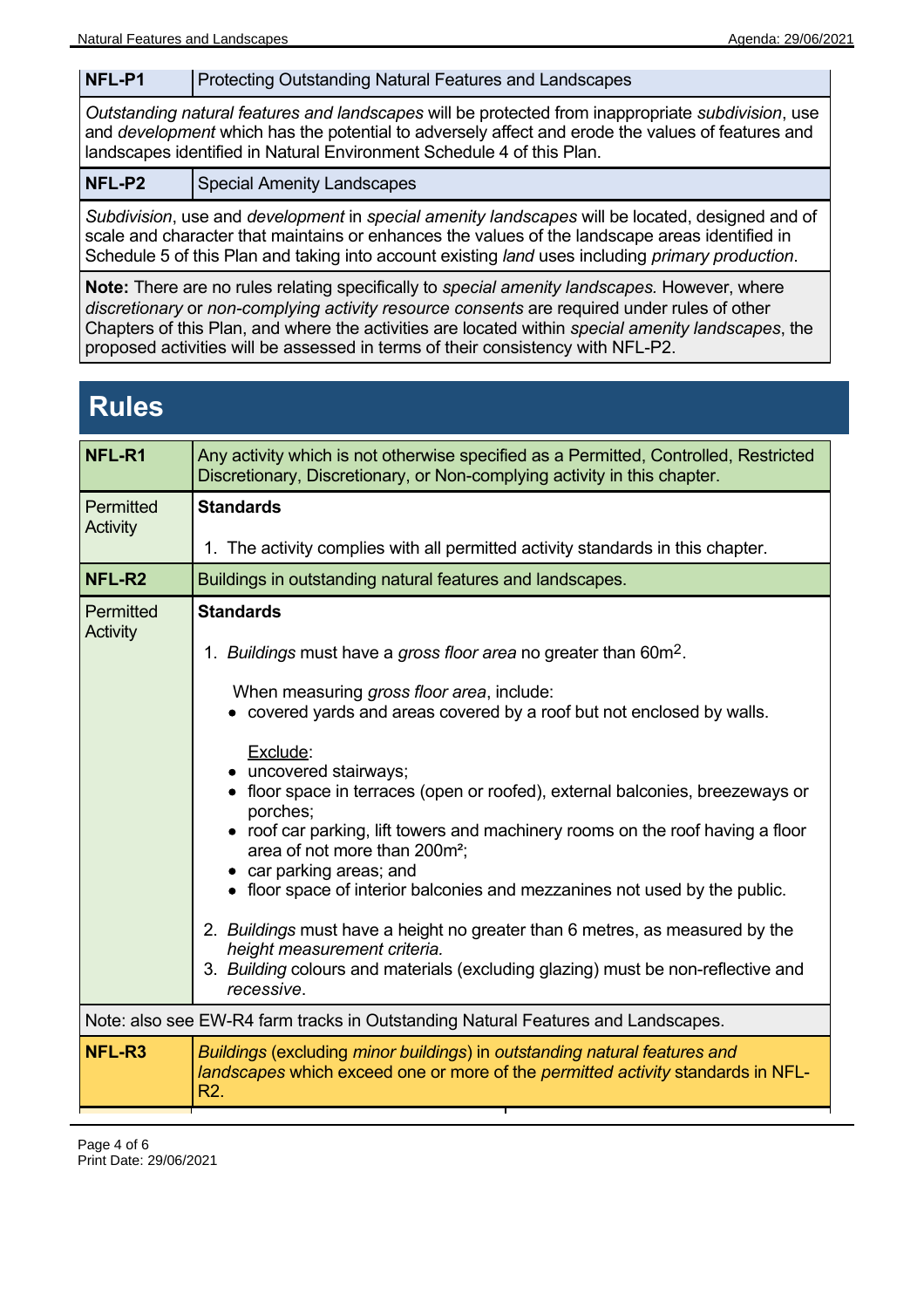| <b>Restricted</b><br><b>Discretionary</b>                    | <b>Standards</b>                                                                                                                                                                                                                                                                                                                                                                                                                                                                                                                                                                                                                                                                                                                                                                                                                                                                                                                                                                 | <b>Matters of Discretion</b>                                                                                                                                                                                                                                                                                                                                                                                                                                                                                                                                                                                |
|--------------------------------------------------------------|----------------------------------------------------------------------------------------------------------------------------------------------------------------------------------------------------------------------------------------------------------------------------------------------------------------------------------------------------------------------------------------------------------------------------------------------------------------------------------------------------------------------------------------------------------------------------------------------------------------------------------------------------------------------------------------------------------------------------------------------------------------------------------------------------------------------------------------------------------------------------------------------------------------------------------------------------------------------------------|-------------------------------------------------------------------------------------------------------------------------------------------------------------------------------------------------------------------------------------------------------------------------------------------------------------------------------------------------------------------------------------------------------------------------------------------------------------------------------------------------------------------------------------------------------------------------------------------------------------|
| <b>Activity</b>                                              |                                                                                                                                                                                                                                                                                                                                                                                                                                                                                                                                                                                                                                                                                                                                                                                                                                                                                                                                                                                  | 1. The location of any building area<br>relative to the boundaries of<br>outstanding natural features and<br>landscapes listed in Natural<br>Environment Schedule 4 and shown<br>on the District Plan Maps of this Plan,<br>and relative to existing<br>buildings (excluding minor<br>buildings) on the building area.<br>2. The design, scale, and location of the<br>building, including associated<br>earthworks.<br>3. Visual and amenity effects.<br>4. Effects on the values of outstanding<br>natural features and landscapes<br>areas identified in Natural<br>Environment Schedule 4 of this Plan. |
| NFL-R4                                                       | Plantation forestry harvesting-on land within outstanding natural feature and<br>landscapes and geological features.                                                                                                                                                                                                                                                                                                                                                                                                                                                                                                                                                                                                                                                                                                                                                                                                                                                             |                                                                                                                                                                                                                                                                                                                                                                                                                                                                                                                                                                                                             |
| <b>Restricted</b><br><b>Discretionary</b><br><b>Activity</b> | <b>Standards</b><br>1. No more than 10ha of any<br>contiguous area used for plantation<br>forestry shall be harvested in any<br>one calendar year.<br>2. No harvesting of plantation forestry<br>shall be undertaken within 20<br>metres of any river whose bed has<br>an average width of 3 metres or<br>more where the river flows through<br>or adjoins the forestry plantation.<br>3. Each site containing a plantation<br>forest activity shall have a vehicle<br>access designed and built for the<br>entry and exit of fire fighting vehicles<br>and shall meet the following<br>minimum requirements:<br>a. 2.5 metres in width<br>b. 2.8 metres in height clearance<br>(i.e. clear from vegetation,<br>buildings and structures.)<br>4. A fire plan shall be completed for all<br>forestry blocks prior to harvesting by<br>the forest owner or harvesting<br>company and certified by the<br>Council's Rural Fire Officer prior to<br>commencing any plantation forest | <b>Matters of Discretion</b><br>1. The degree of compliance with the<br>Kapiti Coast District Council<br><b>Subdivision and Development</b><br>Principles and Requirements 2012.<br>2. Effects on historic heritage and<br>landscape values.<br>3. Ecological effects.<br>4. Visual and amenity effects.<br>5. Traffic and transportation effects.<br>6. Noise and nuisance effects.                                                                                                                                                                                                                        |